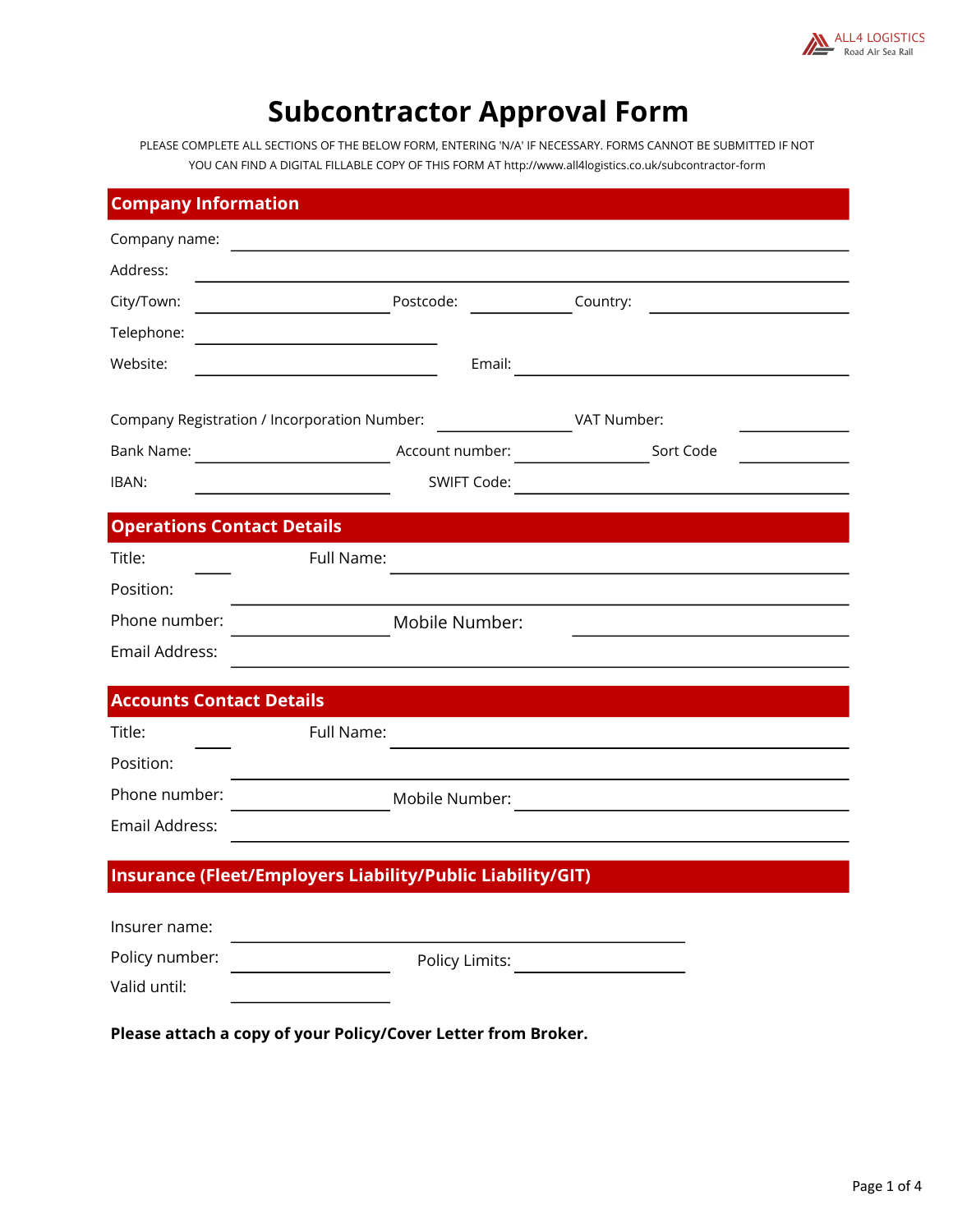

| Does your GIT Insurance cover all limits as per CMR conditions for<br>European movements?                                                                                                                                                                           | Yes                   | No |
|---------------------------------------------------------------------------------------------------------------------------------------------------------------------------------------------------------------------------------------------------------------------|-----------------------|----|
| Does your GIT Insurance cover all limits as per FTA conditions for UK only<br>movements?                                                                                                                                                                            | Yes                   | No |
| <b>Fleet Details</b>                                                                                                                                                                                                                                                |                       |    |
| What would best describe your operation?<br>Own Fleet Operator<br>Owner Driver<br>Forwarder / Agent                                                                                                                                                                 |                       |    |
| How many vehicles do you operate?                                                                                                                                                                                                                                   |                       |    |
| How many trailers do you operate?                                                                                                                                                                                                                                   |                       |    |
| Can you carry single temperature loads?                                                                                                                                                                                                                             |                       |    |
| Can you carry split/dual temperature loads?                                                                                                                                                                                                                         |                       |    |
| What is the maximum payload of your vehicles within all UK & European territories?<br>Under 22 tonnes gross<br>Under 20 tonnes gross<br>Can you carry pallets up to 2.35 metres in height without restricting air flow within the trailer?                          | Under 24 tonnes gross |    |
| Can you handle goods that fall under ADR/Hazardous movements?<br>Are you Border Force accredited?<br>Yes<br>No                                                                                                                                                      | Yes                   | No |
| <b>GDP (Good Distribution Practice) for Pharmaceutical Transport</b>                                                                                                                                                                                                |                       |    |
| Do you validate/qualify all vehicles/trailers/refrigeration units in your fleet?<br>No<br>Yes<br>If yes, please explain the process or attach your Validation Protocol including details of whom<br>manages this on your behalf i.e. Manufacturer/3rd party company |                       |    |
|                                                                                                                                                                                                                                                                     |                       |    |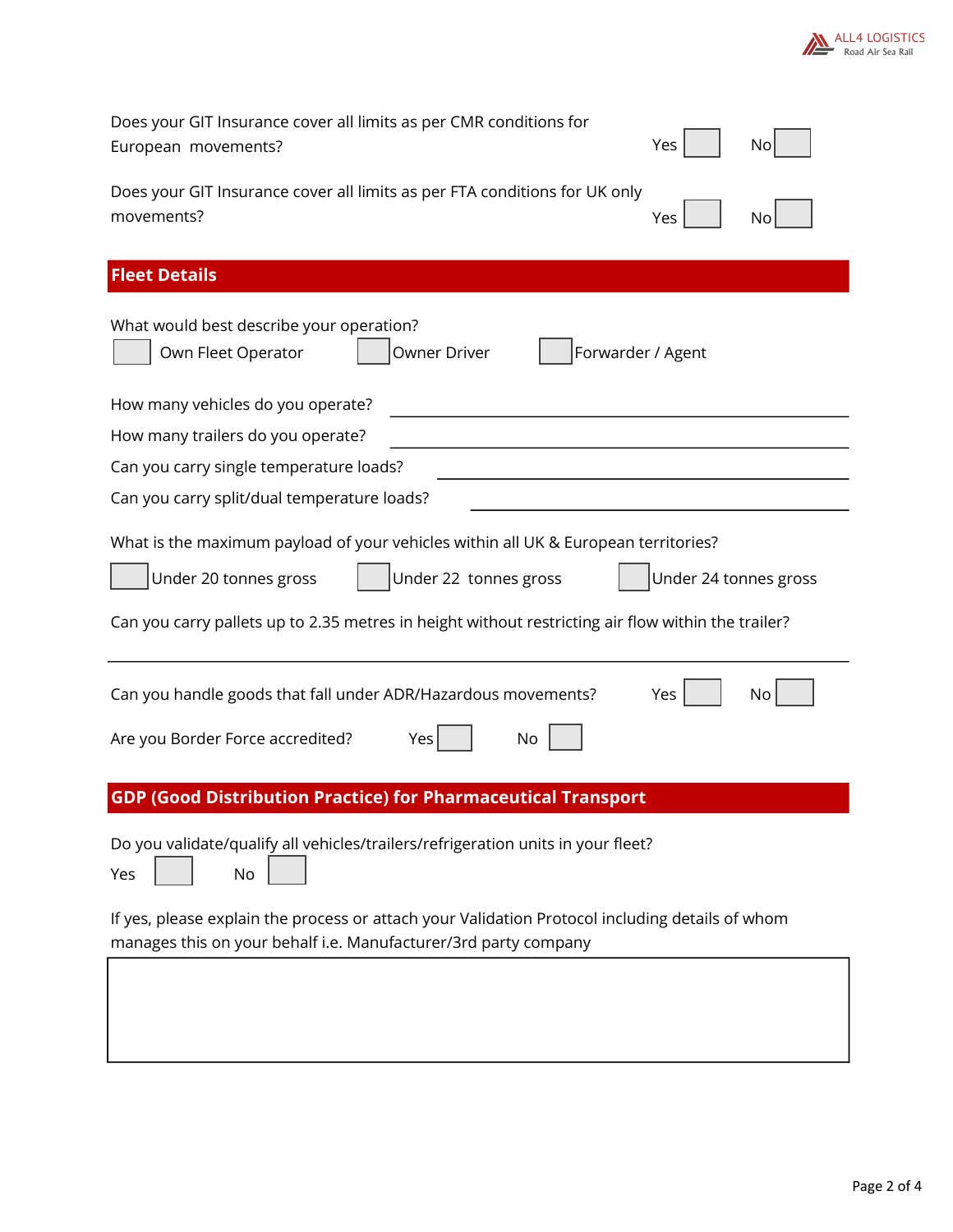

How often do you calibrate the temperature data recorders/monitoring system on your trailers?

| .<br>Every 6 months<br>Monthly<br>Never                   |
|-----------------------------------------------------------|
| Annually<br>Quarterly                                     |
| Do you validate subcontractors that you use?<br>Yes<br>No |
| If yes, please explain how is this process carried out?   |
|                                                           |

### Can you provide temperature data for all loads carried within 48 hours of delivery?

| Are all trailers regularly cleaned internally? | Yes | No   |
|------------------------------------------------|-----|------|
| Do you drivers receive any GDP training?       | Yes | No   |
| Do you hold your own GDP certificate?          | Yes | No l |
|                                                |     |      |

## OTHER SERVICES

I

Please detail any other type of services provided: